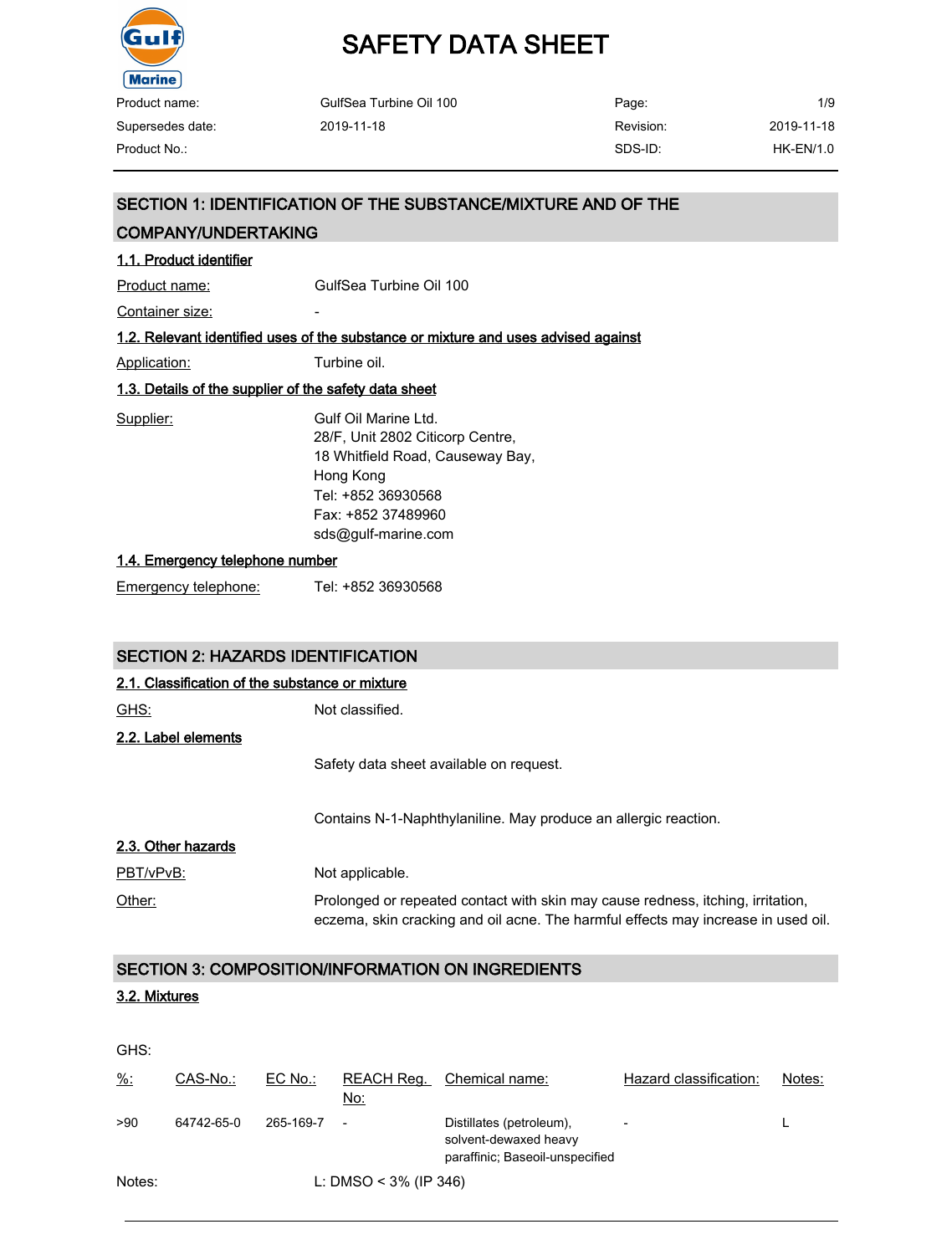

| Product name:    | GulfSea Turbine Oil 100 | Page:     | 2/9         |
|------------------|-------------------------|-----------|-------------|
| Supersedes date: | 2019-11-18              | Revision: | 2019-11-18  |
| Product No.:     |                         | SDS-ID:   | $HK-EN/1.0$ |

#### SECTION 4: FIRST AID MEASURES

## 4.1. Description of first aid measures Inhalation: Move into fresh air and keep at rest. In case of persistent throat irritation or coughing: Seek medical attention and bring these instructions. Skin contact: Remove contaminated clothing. Wash skin thoroughly with soap and water. Get medical attention if any discomfort continues. Eye contact: Immediately flush with plenty of water for up to 15 minutes. Remove any contact lenses and open eyelids widely. If irritation persists: Seek medical attention and bring along these instructions. Ingestion: Rinse mouth with water. Drink 1-2 glasses of water. Do not induce vomiting. Get medical attention. 4.2. Most important symptoms and effects, both acute and delayed Symptoms/effects: Defatting, drying and cracking of skin. 4.3. Indication of any immediate medical attention and special treatment needed

Medical attention/treatments: Treat symptomatically. If swallowed, especially in large quantities: Get medical attention.

#### SECTION 5: FIREFIGHTING MEASURES

#### 5.1. Extinguishing media

| Extinguishing media:                                       | Extinguish with foam, carbon dioxide, dry powder or water fog. Cool containers<br>exposed to heat with water spray and remove container, if no risk is involved. |
|------------------------------------------------------------|------------------------------------------------------------------------------------------------------------------------------------------------------------------|
|                                                            | Do not use water jet as an extinguisher, as this will spread the fire.                                                                                           |
| 5.2. Special hazards arising from the substance or mixture |                                                                                                                                                                  |
| Specific hazards:                                          | When heated and in case of fire, harmful vapours/gases may be formed. Fire in<br>closed areas should only be extinguished by trained personnel.                  |
| 5.3. Advice for firefighters                               |                                                                                                                                                                  |

Protective equipment for fire- Evacuate personnel from immediate vicinity. Wear self-contained breathing fighters: apparatus and full personal protection.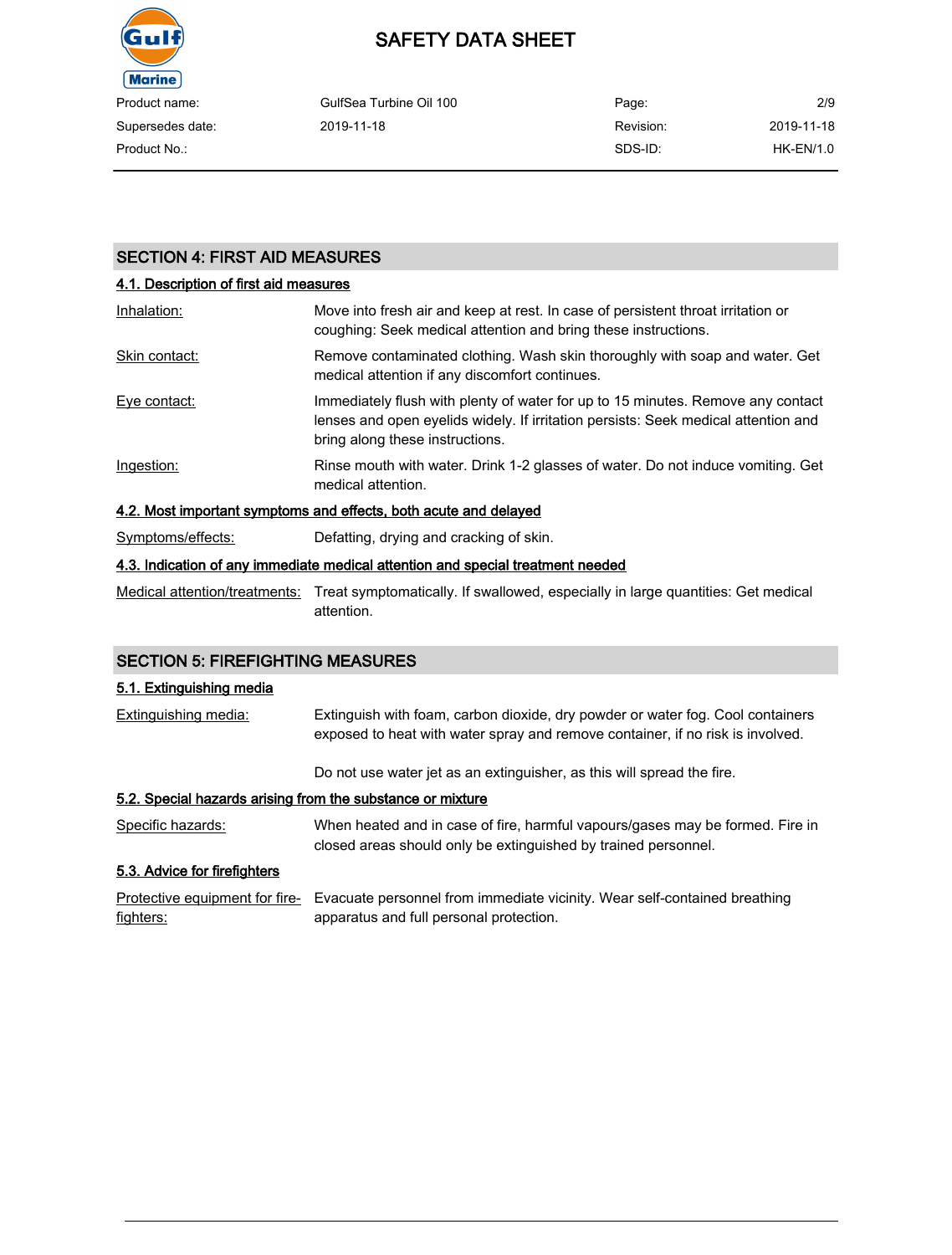

| Product name:    | GulfSea Turbine Oil 100 | Page:     | 3/9        |
|------------------|-------------------------|-----------|------------|
| Supersedes date: | 2019-11-18              | Revision: | 2019-11-18 |
| Product No.:     |                         | SDS-ID:   | HK-EN/1.0  |

#### SECTION 6: ACCIDENTAL RELEASE MEASURES

#### 6.1. Personal precautions, protective equipment and emergency procedures

| Personal precautions:                                     | If leakage cannot be stopped, evacuate area. Mark the spillage. Avoid inhalation<br>of oil mist and contact with skin and eyes. Keep public away from danger area. In<br>case of spills, beware of slippery floors and surfaces. |
|-----------------------------------------------------------|----------------------------------------------------------------------------------------------------------------------------------------------------------------------------------------------------------------------------------|
| Protective equipment:                                     | Put on protective equipment before entering danger area.                                                                                                                                                                         |
| 6.2. Environmental precautions                            |                                                                                                                                                                                                                                  |
| Environmental<br>precautions:                             | Prevent spillage entering a watercourse or sewer, contaminating soil or<br>vegetation. If this is not possible notify police and appropriate authorities<br>immediately.                                                         |
| 6.3. Methods and material for containment and cleaning up |                                                                                                                                                                                                                                  |
| Methods for cleaning up:                                  | Stop leak if possible without risk. Soak up with inert absorbent material.<br>Large Spillages: Stop leak if possible without risk. Dam and absorb spillages with<br>sand, earth or other non-combustible material.               |
| 6.4. Reference to other sections                          |                                                                                                                                                                                                                                  |
| Reference:                                                | For personal protection, see section 8. For waste disposal, see section 13.                                                                                                                                                      |

#### SECTION 7: HANDLING AND STORAGE

#### 7.1. Precautions for safe handling

| Safe handling advice:                   | Observe good chemical hygiene practices. Avoid inhalation of oil mist and<br>contact with skin and eyes. Avoid prolonged and repeated contact with oil,<br>particularly used oil. Wash hands before breaks and before smoking, eating or<br>drinking.                                                          |
|-----------------------------------------|----------------------------------------------------------------------------------------------------------------------------------------------------------------------------------------------------------------------------------------------------------------------------------------------------------------|
| Technical measures:                     | Use work methods which minimise oil mist production. Do not smoke or use open<br>fire or other sources of ignition.                                                                                                                                                                                            |
| Technical precautions:                  | When working with heated oil, mechanical ventilation may be required.                                                                                                                                                                                                                                          |
|                                         | 7.2. Conditions for safe storage, including any incompatibilities                                                                                                                                                                                                                                              |
| Technical measures for safe<br>storage: | Store in tightly closed original container in a well-ventilated place. Containers,<br>which are opened, must be carefully resealed and kept upright to prevent<br>leakage. Ensure that the container is undamaged and has a proper label. Use<br>appropriate containment to avoid environmental contamination. |
| Storage conditions:                     | Store in tightly closed original container in a well-ventilated place. Protect from<br>heat and direct sunlight.                                                                                                                                                                                               |
| 7.3. Specific end use(s)                |                                                                                                                                                                                                                                                                                                                |
| Specific use(s):                        | Lubricant.                                                                                                                                                                                                                                                                                                     |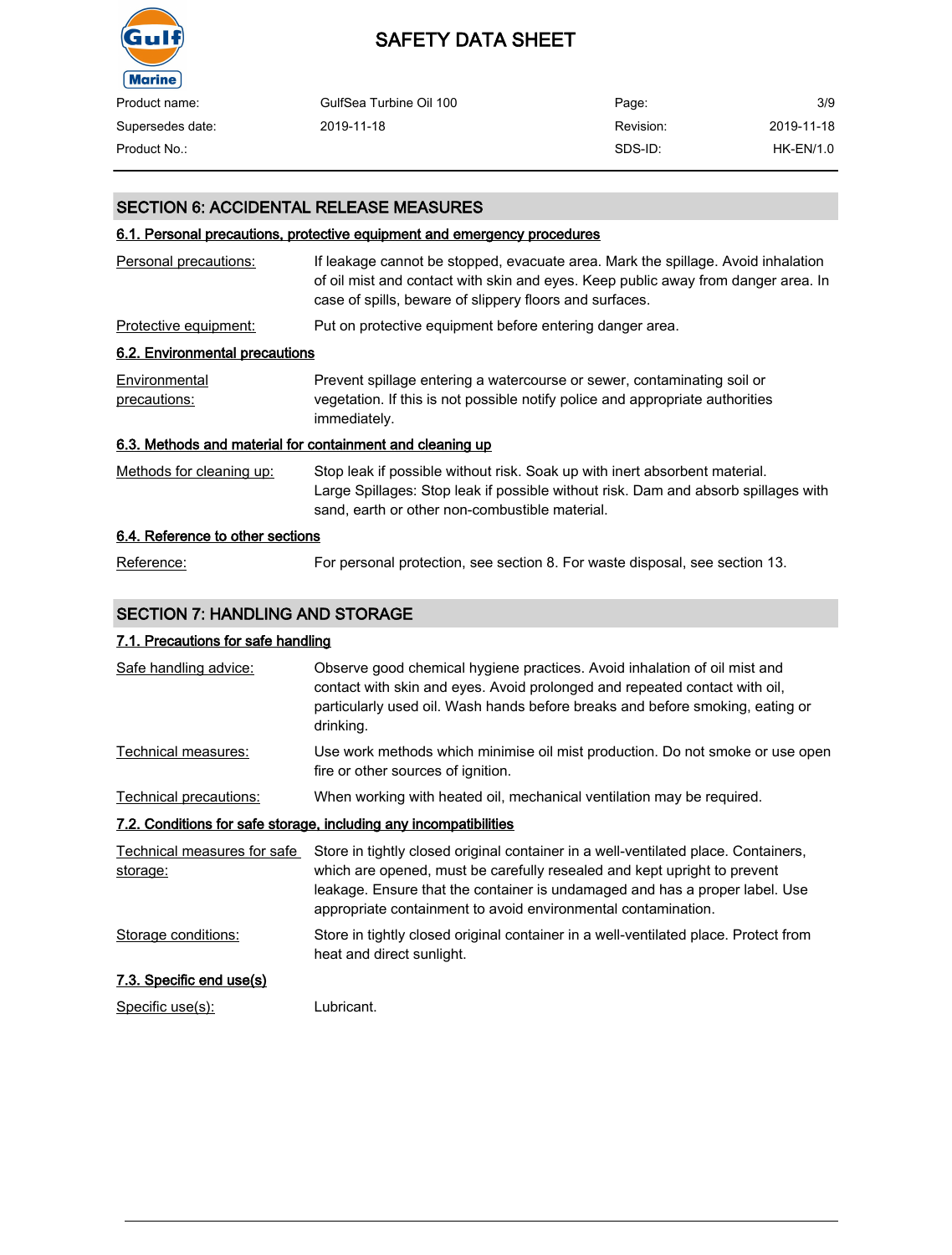

| Product name:    | GulfSea Turbine Oil 100 | Page:     | 4/9         |
|------------------|-------------------------|-----------|-------------|
| Supersedes date: | 2019-11-18              | Revision: | 2019-11-18  |
| Product No.:     |                         | SDS-ID:   | $HK-EN/1.0$ |
|                  |                         |           |             |

#### SECTION 8: EXPOSURE CONTROLS/PERSONAL PROTECTION

#### 8.1. Control parameters

Occupational exposure limits:

| CAS-No.:                 | Chemical name:     | <u>As:</u>                                   | Exposure limits:   | <u>Type:</u>        | Notes:                   | References: |
|--------------------------|--------------------|----------------------------------------------|--------------------|---------------------|--------------------------|-------------|
| $\overline{\phantom{0}}$ | Oil mist, -mineral | $\overline{\phantom{a}}$                     | $5 \,$ mg/m $3 \,$ | PEL (Long<br>Term)  | $\overline{\phantom{0}}$ |             |
|                          |                    | $\overline{\phantom{0}}$                     | $10$ mg/m $3$      | PEL (Short<br>Term) | $\overline{a}$           |             |
| DNEL/PNEC:               |                    | DNEL: Not available.<br>PNEC: Not available. |                    |                     |                          |             |

#### 8.2. Exposure controls

| <b>Engineering measures:</b> | Provide adequate ventilation. Observe Occupational Exposure Limits and<br>minimize the risk of inhalation of vapours and oil mist.                                                                                                                                                                                                                            |
|------------------------------|---------------------------------------------------------------------------------------------------------------------------------------------------------------------------------------------------------------------------------------------------------------------------------------------------------------------------------------------------------------|
| Respiratory equipment:       | In case of inadequate ventilation use suitable respirator. Use respiratory<br>equipment with gas filter, type A1. If the product is heated under manual<br>handling, use suitable mask with filter A1P2 or A2P2.                                                                                                                                              |
| Hand protection:             | Nitrile gloves are recommended. If signs of wear and tear are noticed then the<br>gloves should be replaced. The most suitable glove must be chosen in<br>collaboration with the gloves supplier, who can inform about the breakthrough<br>time of the glove material.                                                                                        |
| Eye protection:              | Wear approved, tight fitting safety glasses where splashing is probable.                                                                                                                                                                                                                                                                                      |
| Skin protection:             | Wear appropriate clothing to prevent repeated or prolonged skin contact.                                                                                                                                                                                                                                                                                      |
| Hygiene measures:            | Wash hands after handling. Observe good chemical hygiene practices. Wash<br>contaminated clothing before reuse. When using do not eat, drink or smoke.<br>Always remove oil with soap and water or skin cleaning agent, never use<br>organic solvents. Do not use oil-contaminated clothing or shoes, and do not<br>put rags moistened with oil into pockets. |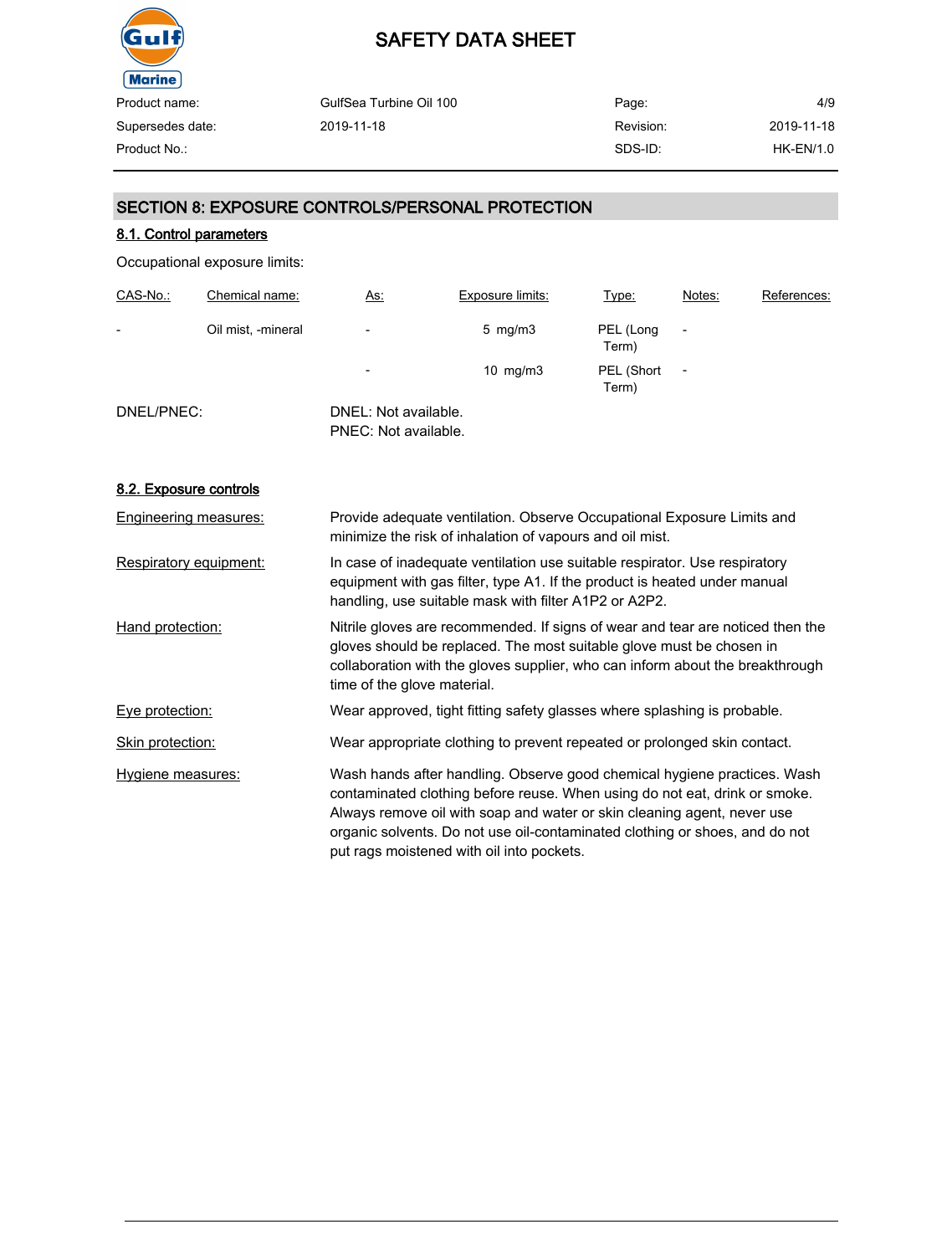

Product name: Supersedes date:

| Product name:    | GulfSea Turbine Oil 100 | Page:     | 5/9        |
|------------------|-------------------------|-----------|------------|
| Supersedes date: | 2019-11-18              | Revision: | 2019-11-18 |
| Product No.:     |                         | SDS-ID:   | HK-EN/1.0  |

#### SECTION 9: PHYSICAL AND CHEMICAL PROPERTIES

### 9.1. Information on basic physical and chemical properties

| Appearance:                                        | Oily liquid                                          |
|----------------------------------------------------|------------------------------------------------------|
| Colour:                                            | Yellow.                                              |
| Odour:                                             | Characteristic.                                      |
| Odour threshold:                                   | Not available.                                       |
| pH:                                                | Not available.                                       |
| <u>Melting point / freezing point:</u>             | Not available.                                       |
| Boiling point:                                     | >300°C                                               |
| <u>Flash point:</u>                                | OC (Open cup). 224°C [ASTM D92.]                     |
| <b>Evaporation rate:</b>                           | Not available.                                       |
| Flammability (solid, gas):                         | Not applicable.                                      |
| Explosion limits:                                  | Not available.                                       |
| Vapour pressure:                                   | <0.01 kPa (20°C)                                     |
| Vapour density:                                    | Not available.                                       |
| Relative density:                                  | $-0.85$                                              |
| Solubility:                                        | Soluble in: Organic solvents.<br>Insoluble in water. |
| <b>Partition coefficient</b><br>(n-octanol/water): | Not available.                                       |
| Auto-ignition<br>temperature (°C):                 | $>300^{\circ}$ C                                     |
| <b>Decomposition</b><br>temperature (°C):          | >300°C                                               |
| Viscosity:                                         | 100.5 mm <sup>2</sup> /s (40 °C)                     |
|                                                    | 11.3 mm <sup>2</sup> /s (100°C)                      |
| <b>Explosive properties:</b>                       | Not applicable.                                      |
| Oxidising properties:                              | Not applicable.                                      |
| 9.2. Other information                             |                                                      |
| Pour point(°C):                                    | $-15^{\circ}$ C                                      |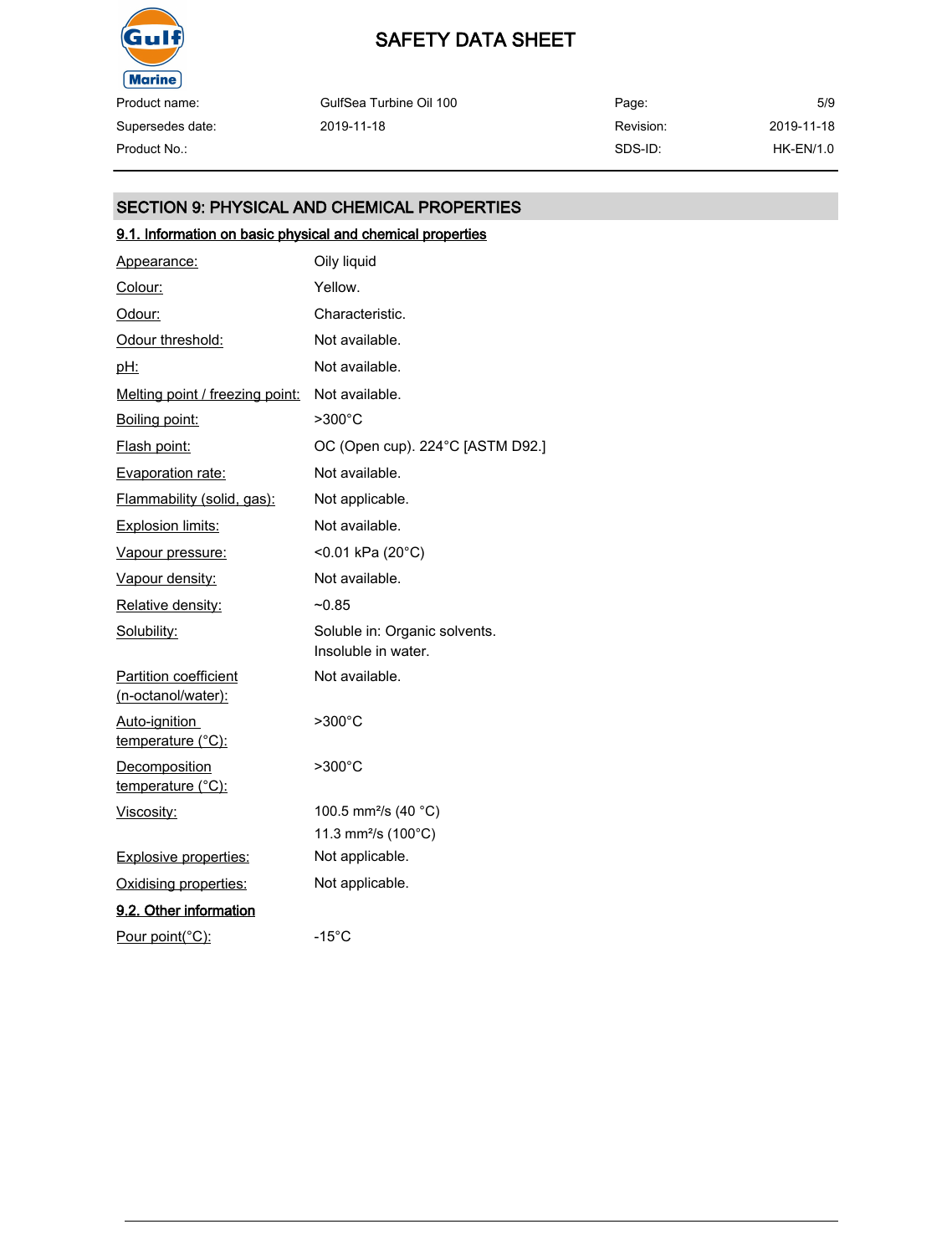

## SAFETY DATA SHEET

| Product name:    | GulfSea Turbine Oil 100 | Page:     | 6/9         |
|------------------|-------------------------|-----------|-------------|
| Supersedes date: | 2019-11-18              | Revision: | 2019-11-18  |
| Product No.:     |                         | SDS-ID:   | $HK-EN/1.0$ |

| <b>SECTION 10: STABILITY AND REACTIVITY</b>          |                                             |  |  |
|------------------------------------------------------|---------------------------------------------|--|--|
| 10.1. Reactivity                                     |                                             |  |  |
| Reactivity:                                          | Not reactive.                               |  |  |
| 10.2. Chemical stability                             |                                             |  |  |
| Stability:                                           | Stable under normal temperature conditions. |  |  |
| 10.3. Possibility of hazardous reactions             |                                             |  |  |
| Hazardous reactions:                                 | None under normal conditions.               |  |  |
| 10.4. Conditions to avoid                            |                                             |  |  |
| Conditions/materials to avoid: Heat, sparks, flames. |                                             |  |  |
| 10.5. Incompatible materials                         |                                             |  |  |
| Incompatible materials:                              | Strong oxidizing substances.                |  |  |
| 10.6. Hazardous decomposition products               |                                             |  |  |
| Hazardous decomposition<br>products:                 | Hazardous polymerisation will not occur.    |  |  |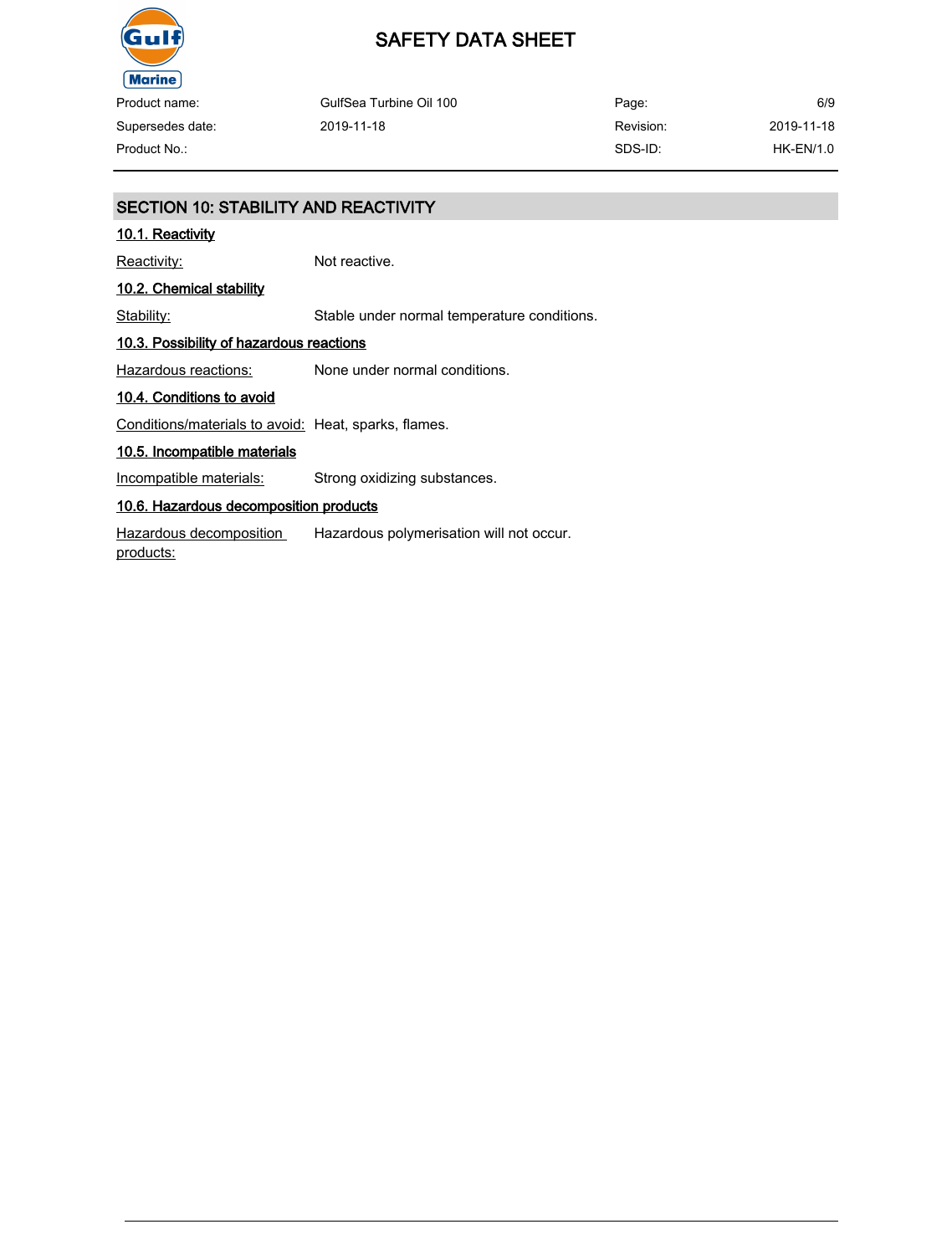

| Product name:    | GulfSea Turbine Oil 100 | Page:     | 7/9        |
|------------------|-------------------------|-----------|------------|
| Supersedes date: | 2019-11-18              | Revision: | 2019-11-18 |
| Product No.:     |                         | SDS-ID:   | HK-EN/1.0  |

#### SECTION 11: TOXICOLOGICAL INFORMATION

| 11.1. Information on toxicological effects |                                                                                                                                                                                                                                                                                                                                      |  |  |  |
|--------------------------------------------|--------------------------------------------------------------------------------------------------------------------------------------------------------------------------------------------------------------------------------------------------------------------------------------------------------------------------------------|--|--|--|
| Inhalation:                                | Inhalation of oil mist or vapours formed during heating of the product may irritate<br>the respiratory system and provoke throat irritation and coughing.                                                                                                                                                                            |  |  |  |
| Skin contact:                              | Prolonged or repeated contact with used oil may cause serious skin diseases,<br>such as dermatitis.                                                                                                                                                                                                                                  |  |  |  |
| Eye contact:                               | May cause temporary eye irritation.                                                                                                                                                                                                                                                                                                  |  |  |  |
| Ingestion:                                 | Low order of acute toxicity, but aspiration following ingestion and vomiting may<br>cause severe and potentially fatal chemical pneumonitis.                                                                                                                                                                                         |  |  |  |
| Specific effects:                          | Used oil may contain harmful contaminants.                                                                                                                                                                                                                                                                                           |  |  |  |
| Toxicological data:                        |                                                                                                                                                                                                                                                                                                                                      |  |  |  |
|                                            | Acute toxicity:<br>LC50 (inhalation, rat, 4h): 5.53 mg/l<br>LD50 (dermal, rabbit): >5000 mg/kg<br>LD50 (oral, rat): >5000 mg/kg                                                                                                                                                                                                      |  |  |  |
|                                            | Skin Corrosion/Irritation:<br>Erythema\eschar score: 0.17, Rabbit, Duration: 72 hours, Observation: 7 days<br>Oedema score: 0, Rabbit, Duration: 72 hours, Observation: 7 days<br>Iritis score: 0, Rabbit, Duration: 48 hours, Observation: 72 hours<br>Conjunctivitis score: 0.33 Rabbit, Duration: 48 hours, Observation: 72 hours |  |  |  |
|                                            | Skin sensitisation: Not a skin sensitiser (guinea pig).                                                                                                                                                                                                                                                                              |  |  |  |
|                                            | Mutagenicity: Negative.                                                                                                                                                                                                                                                                                                              |  |  |  |
|                                            | Carcinogenicity: Negative.                                                                                                                                                                                                                                                                                                           |  |  |  |
|                                            | Reproductive Toxicity: Negative.                                                                                                                                                                                                                                                                                                     |  |  |  |
|                                            | Teratogenicity: Negative.                                                                                                                                                                                                                                                                                                            |  |  |  |
|                                            | STOT - Single exposure:, Not available.                                                                                                                                                                                                                                                                                              |  |  |  |
|                                            | STOT - Repeated exposure:, Not available.                                                                                                                                                                                                                                                                                            |  |  |  |
|                                            | Aspiration hazard: Not available.                                                                                                                                                                                                                                                                                                    |  |  |  |
|                                            |                                                                                                                                                                                                                                                                                                                                      |  |  |  |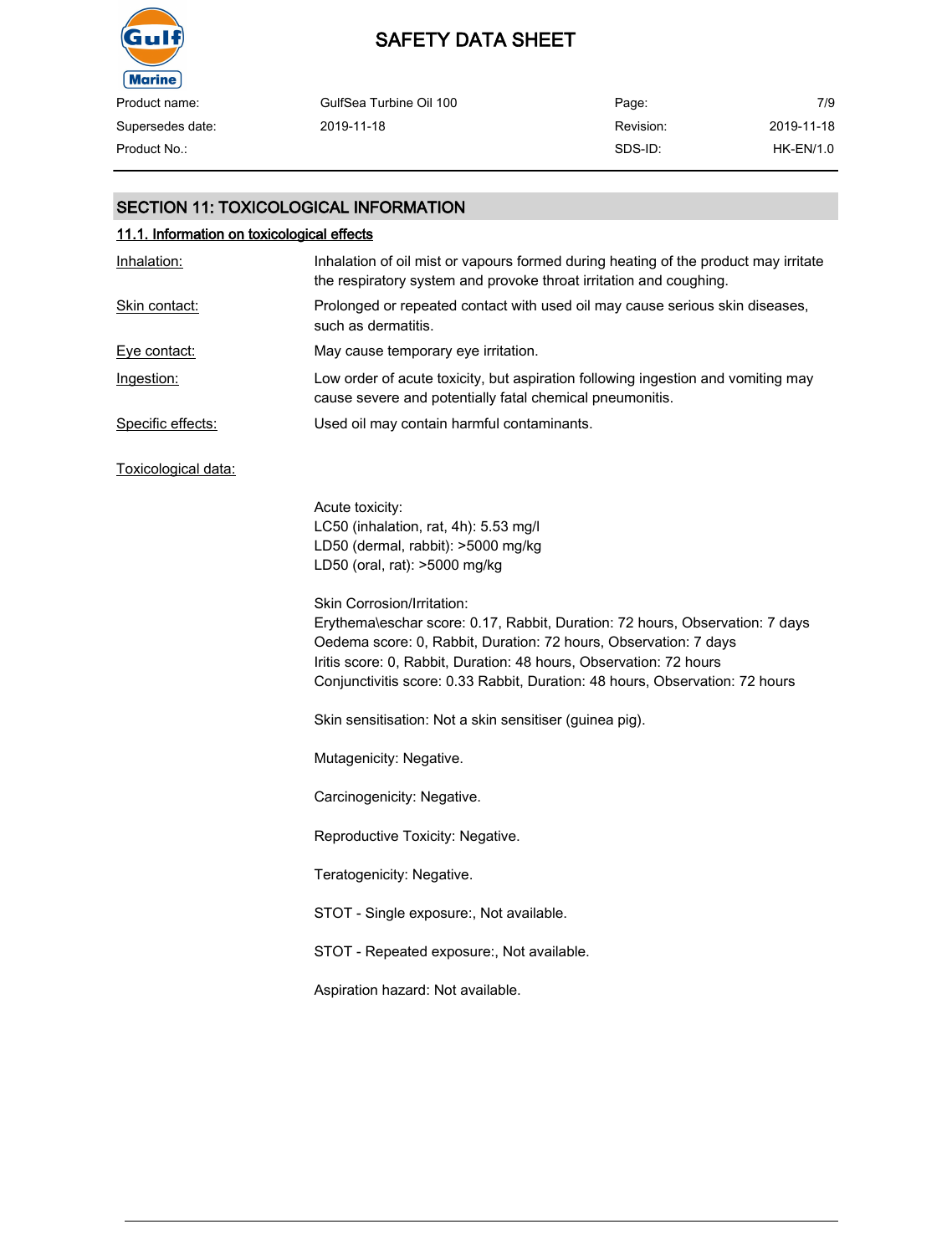

 $\overline{\phantom{0}}$ i.

## SAFETY DATA SHEET

| Product name:    | GulfSea Turbine Oil 100 | Page:     | 8/9        |
|------------------|-------------------------|-----------|------------|
| Supersedes date: | 2019-11-18              | Revision: | 2019-11-18 |
| Product No.:     |                         | SDS-ID:   | HK-EN/1.0  |
|                  |                         |           |            |

| <b>SECTION 12: ECOLOGICAL INFORMATION</b>  |                                                                               |
|--------------------------------------------|-------------------------------------------------------------------------------|
| 12.1. Toxicity                             |                                                                               |
| Ecotoxicity:                               | Not harmful to aquatic organisms. Expected LC/EC50 value > 100 mg/l           |
| 12.2. Persistence and degradability        |                                                                               |
| Degradability:                             | Potentially degradable, but will persist in the environment for long periods. |
| 12.3. Bioaccumulative potential            |                                                                               |
| Bioaccumulative potential:                 | LogPow: >3                                                                    |
| 12.4. Mobility in soil                     |                                                                               |
| Mobility:                                  | Spillages may penetrate the soil causing ground water contamination.          |
| 12.5. Results of PBT and vPvB assessment   |                                                                               |
| PBT/vPvB:                                  | This product does not contain any PBT or vPvB substances.                     |
| 12.6. Other adverse effects                |                                                                               |
| Other adverse effects:                     | Not known.                                                                    |
|                                            |                                                                               |
| <b>SECTION 13: DISPOSAL CONSIDERATIONS</b> |                                                                               |

#### 13.1. Waste treatment methods

Waste is classified as hazardous waste. Dispose of waste and residues in accordance with local authority requirements.

Contaminated packaging: Disposal through approved facilities is recommended.

#### SECTION 14: TRANSPORT INFORMATION

The product is not covered by international regulation on the transport of dangerous goods (IMDG, IATA, ADR/RID).

| 14.1. UN number              |                                           |                                                                                |
|------------------------------|-------------------------------------------|--------------------------------------------------------------------------------|
| UN-No:                       |                                           | Not regulated.                                                                 |
|                              | 14.2. UN proper shipping name             |                                                                                |
| <b>Proper Shipping Name:</b> |                                           | Not regulated.                                                                 |
|                              | 14.3. Transport hazard class(es)          |                                                                                |
| Class:                       |                                           | Not regulated.                                                                 |
| <u>14.4. Packing group</u>   |                                           |                                                                                |
| PG:                          |                                           | Not regulated.                                                                 |
|                              | 14.5. Environmental hazards               |                                                                                |
| Marine pollutant:            |                                           | Not regulated.                                                                 |
| <u>Substance:</u>            | <b>Environmentally Hazardous</b>          | Not regulated.                                                                 |
|                              | <u>14.6. Special precautions for user</u> |                                                                                |
| Special precautions:         |                                           | Not regulated.                                                                 |
|                              |                                           | 14.7. Transport in bulk according to Annex II of MARPOL 73/78 and the IBC Code |
|                              |                                           |                                                                                |

Transport in bulk: Not regulated.